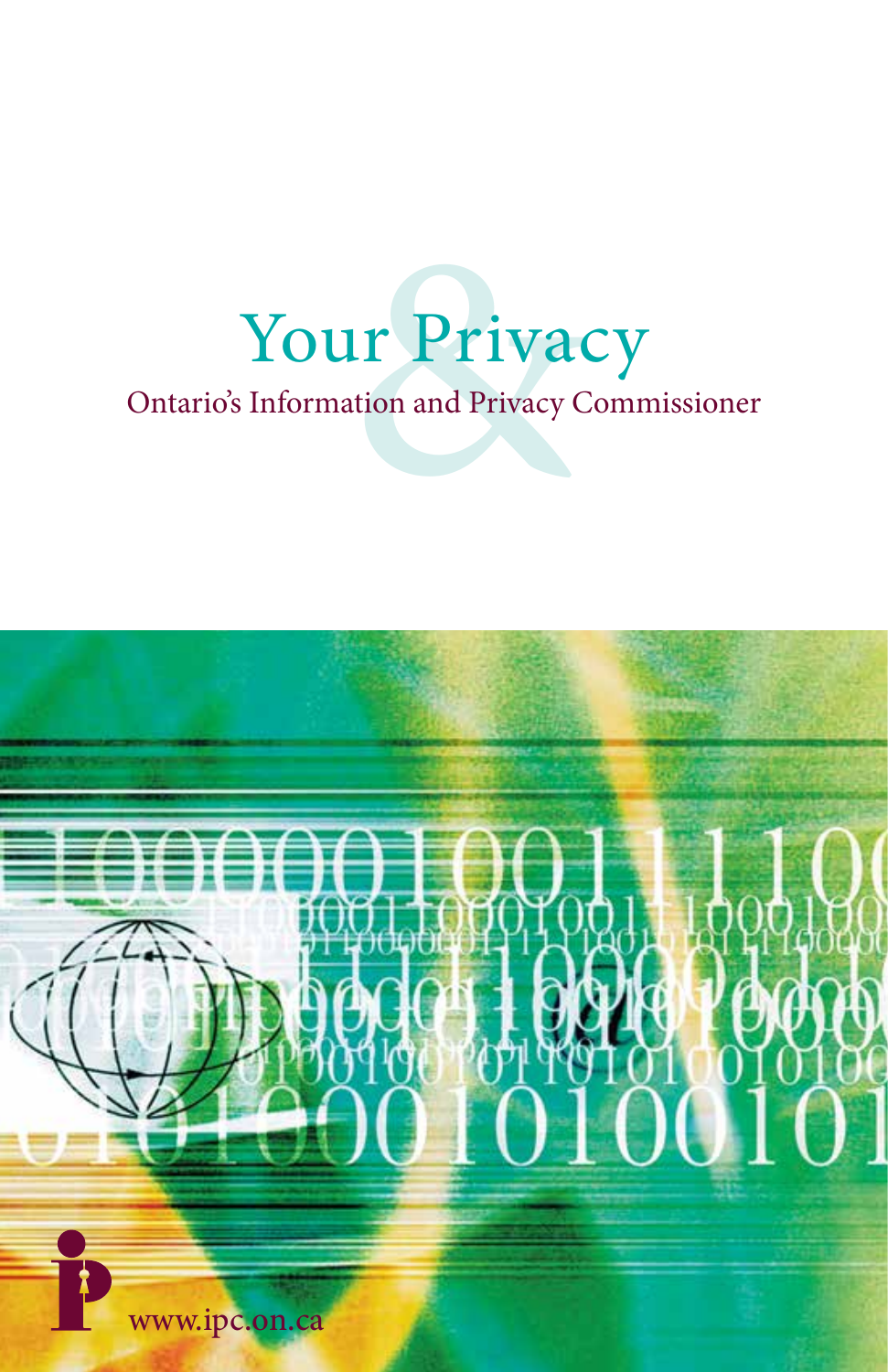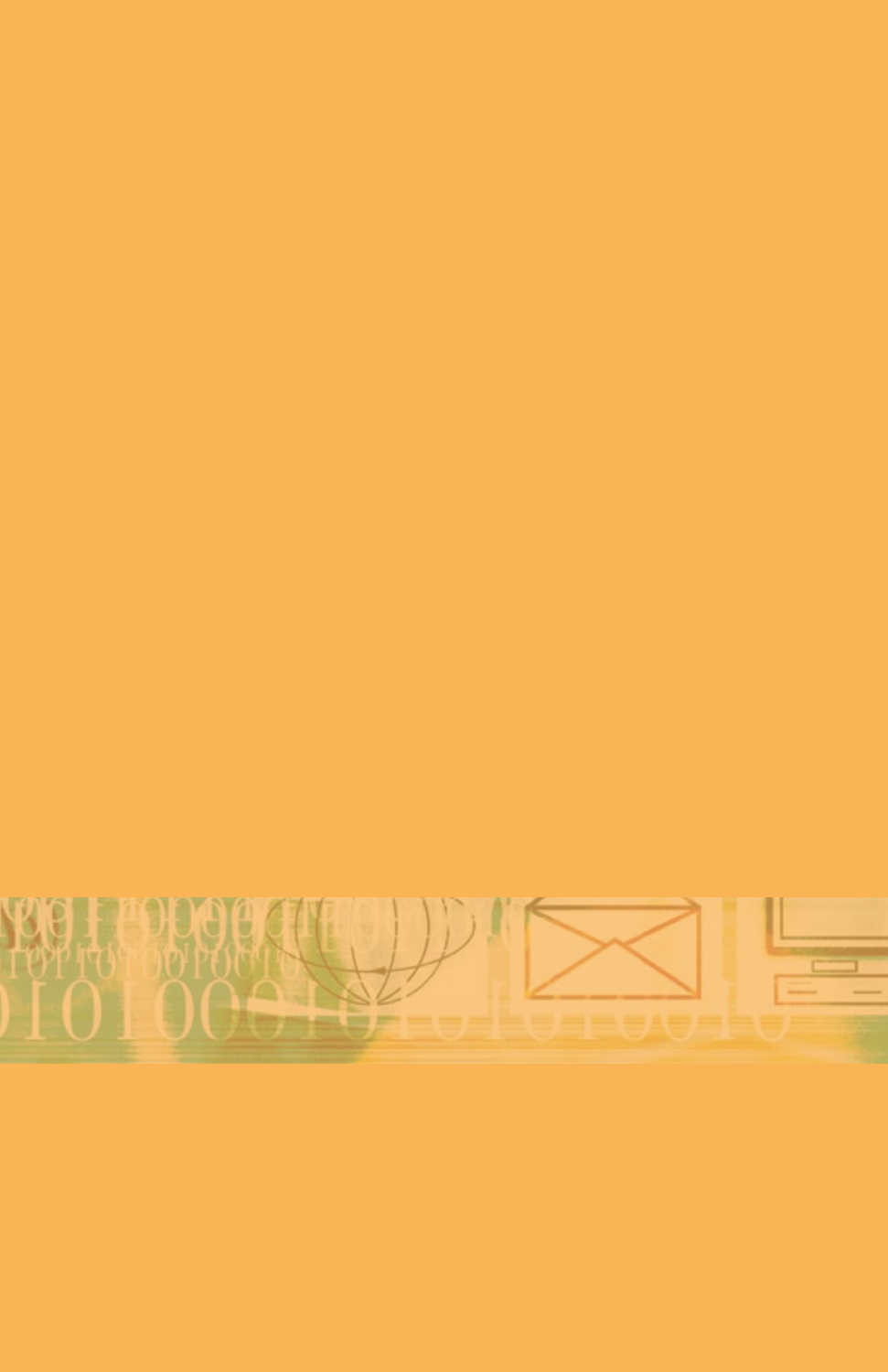## **Introduction**

Ontario's *Freedom of Information and Protection of Privacy Act* and the *Municipal Freedom of Information and Protection of Privacy Act* (the provincial and municipal *Acts*) help to protect your personal information held by provincial and local government institutions. It is the responsibility of the Office of the Information and Privacy Commissioner of Ontario (IPC) to ensure that public institutions abide by the *Acts*.

A third law, the *Personal Health Information Protection Act, 2004* (*PHIPA*), governs the collection, use and disclosure of personal health information within the health-care system and also gives you the right to request access to your own personal health information held by health information custodians. (See the IPC brochure entitled *The Personal Health Information Protection Act and Your Privacy for more information about PHIPA*.)

The following are answers to questions most frequently asked about **personal privacy and government-held information**, under the provincial and municipal *Acts*.

#### **To which public institutions do the provincial and municipal Acts apply?**

The provincial *Act* came into effect on January 1, 1988. It applies to all provincial ministries and most provincial agencies, boards and commissions, as well as colleges of applied arts and technology, universities and hospitals (as of January 1, 2012).

The municipal *Act* came into effect on January 1, 1991. It applies to local government institutions, including municipalities, police services boards, public library boards, school boards, conservation authorities, boards of health, transit commissions, certain municipal electricity corporations and certain local housing corporations.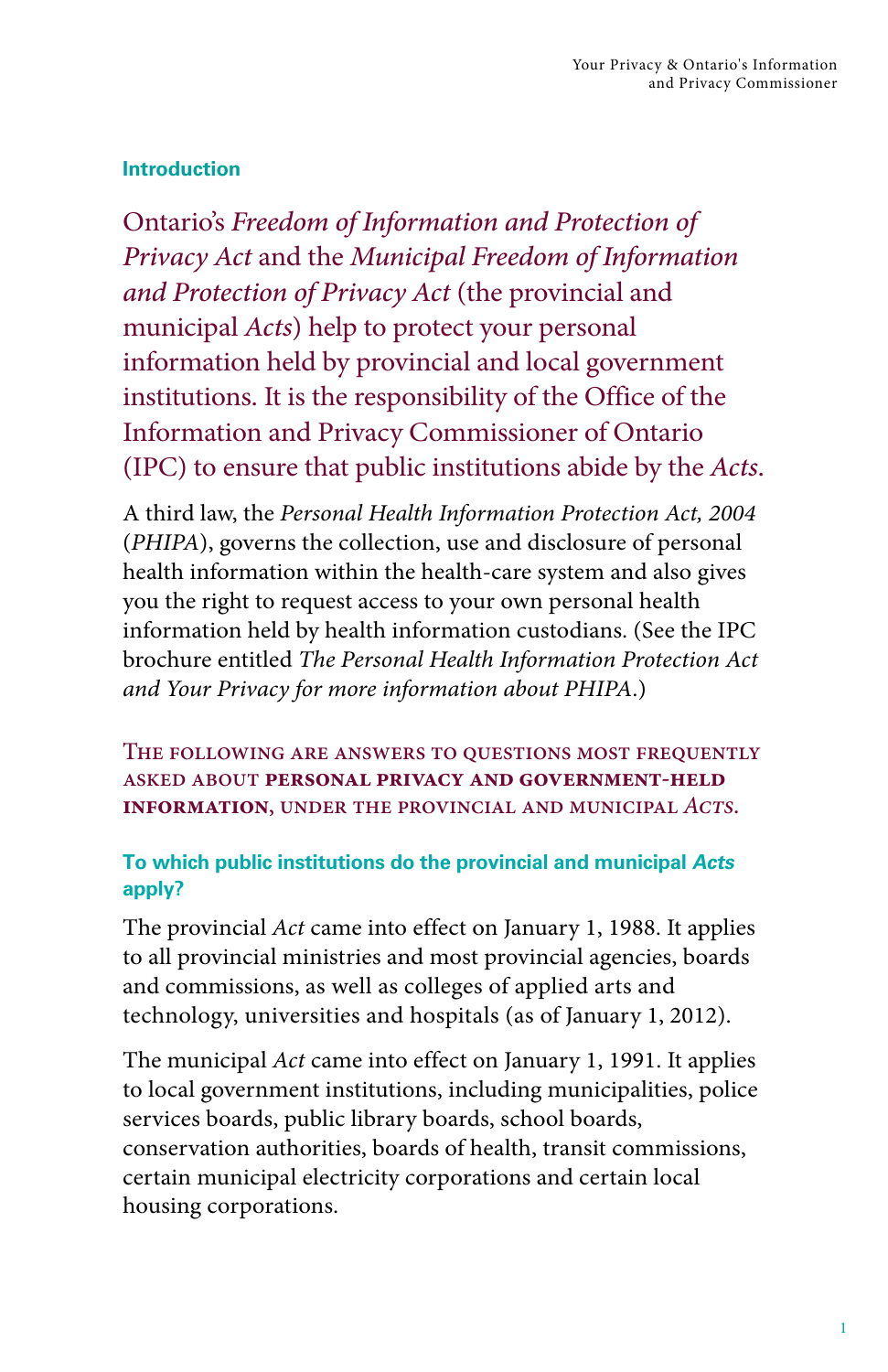The *Directory of Institutions*, which lists all of the public institutions covered by the *Acts*, can be accessed online at www.mgs.gov.on.ca.

#### **What is personal information?**

"Personal information" means recorded information about you. This may include your name, address, sex, age, education, medical or employment history – and any other information about you.

#### **How does a public institution obtain information about me?**

Institutions collect personal information as part of their role in providing services to the public. You give personal information to a public institution when you fill out an application for programs or services, such as a driver's licence or building permit.

#### **How do Ontario's Acts protect my personal information?**

The *Acts* require public institutions to protect the privacy of your personal information in their possession. There are specific rules on how they may collect, use, retain, disclose and dispose of your personal information.

#### **How does a public institution use the personal information it collects?**

The institution must tell you how it intends to use the information it collects. It must also provide you with the name of the person in the institution who can answer any questions you may have about how your personal information will be used.

#### **Who has access to my personal information?**

Access to your personal information is usually available only to persons in the public institution who need the information to do their jobs.

There are certain public records containing personal information which are open to all members of the public. Land registration records and assessment rolls are examples of this type of record.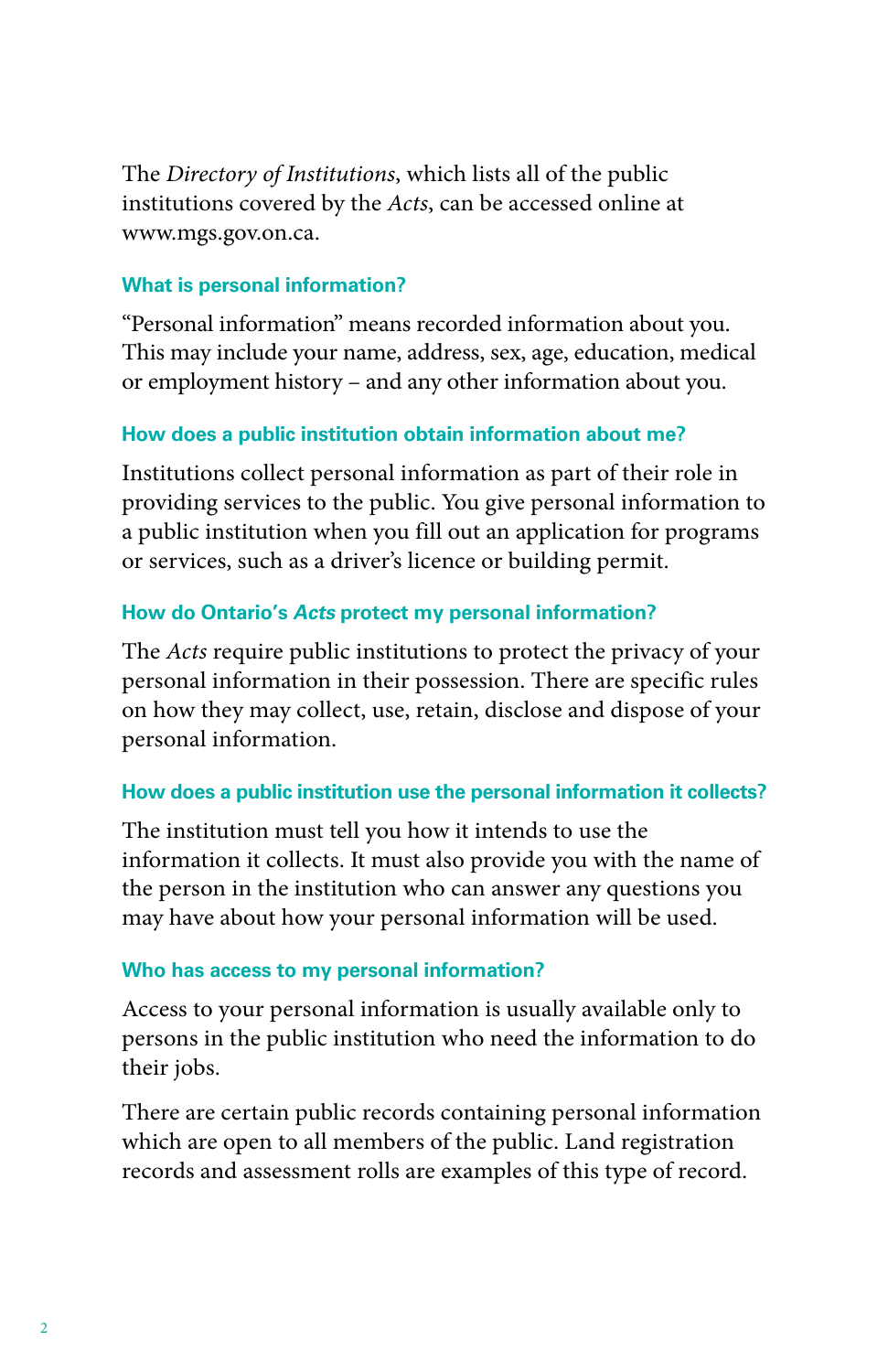#### Your Privacy & Ontario's Information and Privacy Commissioner

#### **Where is my file?**

There is no master government file about you. If you've dealt with a public institution, it will probably have information about you. For example, the Ministry of Transportation has your driving record, a school board has your child's school records and the Ministry of Health and Long-Term Care has your doctor's billing records.



## **How do I find out what personal information provincial and local governments have about me?**

In most circumstances, the *Acts* give you the right to see your personal information held by a public institution. In many cases, you should be able to obtain your personal information just by calling, writing or visiting the appropriate institution.

#### **How do I request correction of my personal information?**

Contact the public institution which has the information and explain that you would like to correct your personal information. If the institution refuses to correct your personal information, you may require that a statement of disagreement be attached to your file.

#### **That didn't work – now what?**

If you didn't obtain the information you want, or they refuse to correct your personal information, make a written freedom of information request.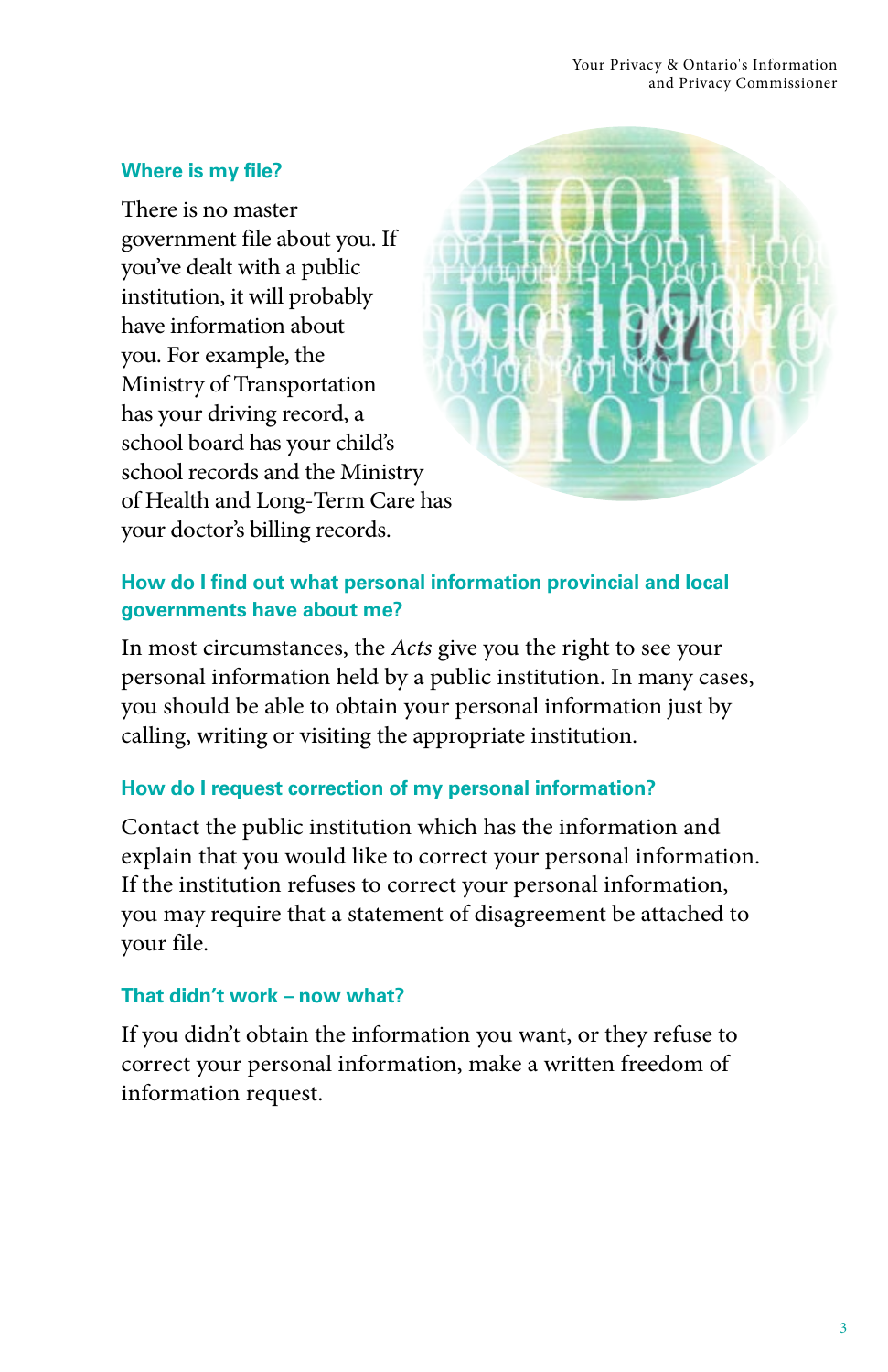#### **That sounds complicated. Is it?**

Not really. Simply follow these steps:

**Step 1:** Complete a request form, or write a letter stating that you are requesting information or asking for a correction of your personal information under one of the two *Acts*. (A generic *request form* is available in the **Forms** section of the IPC's website – www.ipc.on.ca.)

**Step 2:** Forward the completed request form or letter to the "Freedom of Information and Privacy Co-ordinator" at the public institution most likely to have the information you are looking for.

#### **Is there a fee?**

A \$5 application fee must accompany your request for access to your personal information. As well, you may be charged for photocopying and shipping costs. No fees are charged for the time required to locate and prepare records containing your personal information.

#### **How long must I wait?**

Public institutions that receive information requests under the *Acts* must respond within 30 calendar days of receipt of a request, unless there are special circumstances.

#### **I'm not satisfied with the institution's response. What do I do?**

If the public institution won't allow you to see or correct your personal information, you have the right to appeal the decision to the IPC. The appeal fee is \$10.

(The cheque or money order should be made out to "The Minister of Finance".)

To appeal, write a letter to the Registrar at the IPC, describing why you are not satisfied with the institution's decision. Or download, complete and mail in the appeal form that can be found in the Forms section of the IPC website (www.ipc.on.ca).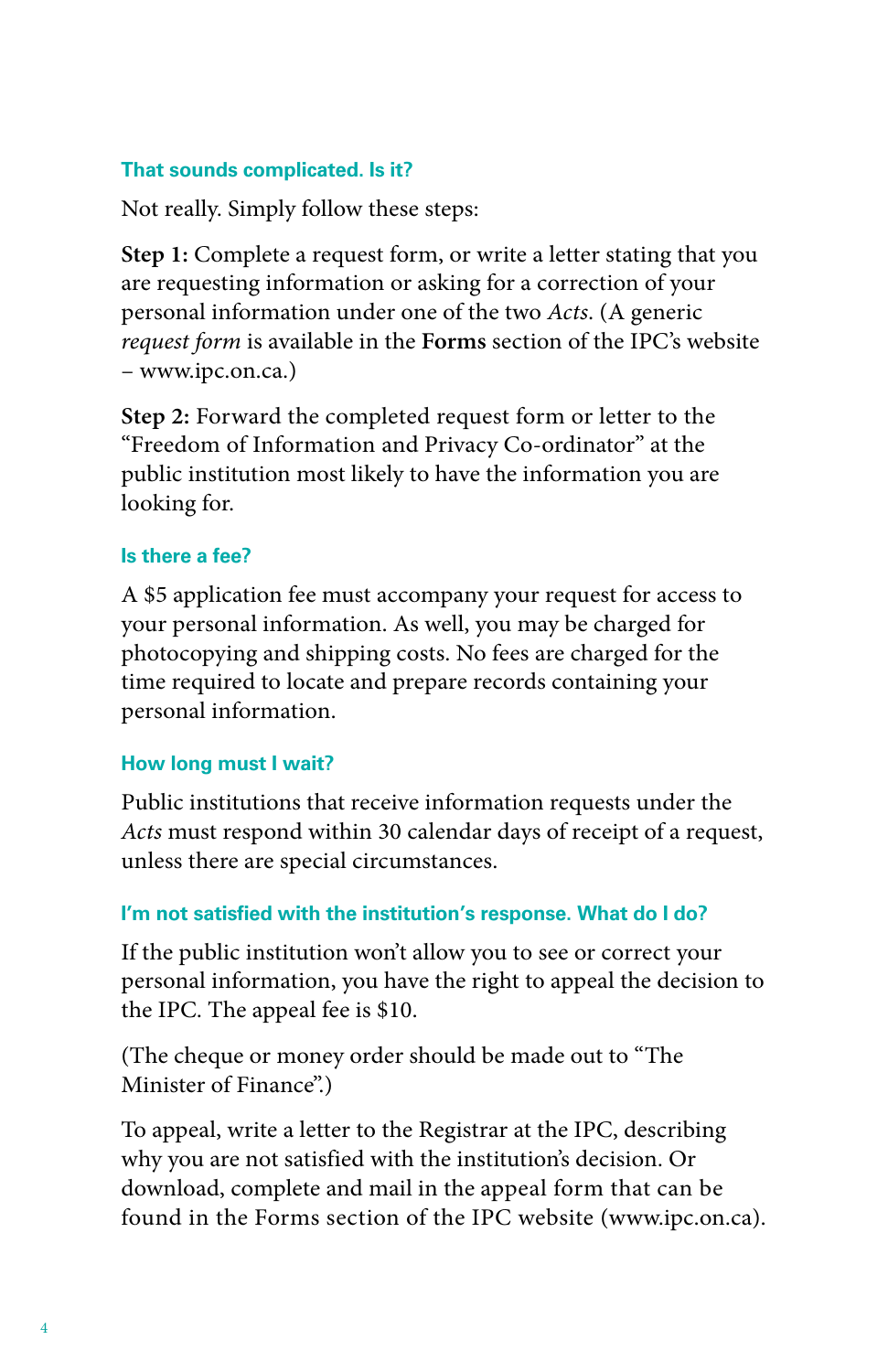#### **I'm not satisfied with how my personal information is being handled. What can I do?**

If you feel your personal information has been improperly collected, used or disclosed by a public institution, call, write or visit the appropriate government office and try to resolve the matter yourself.

#### **That didn't work – now what?**

If you still can't obtain satisfaction, you may write to the Registrar at the IPC and explain your concern. Or, you can download, complete and mail in the privacy complaint form that can be found in the **Forms** section of the IPC website.

#### **What happens next?**

An *IPC analyst* may call you to clarify your concern and to tell you what has happened in similar cases. The analyst may also direct your complaint to another government body if they are in a better position to deal with your situation.

In some cases, a *mediator* will be assigned to your file to look into the matter and attempt to resolve your complaint. The matter may also be transferred to an investigator to conduct an investigation.

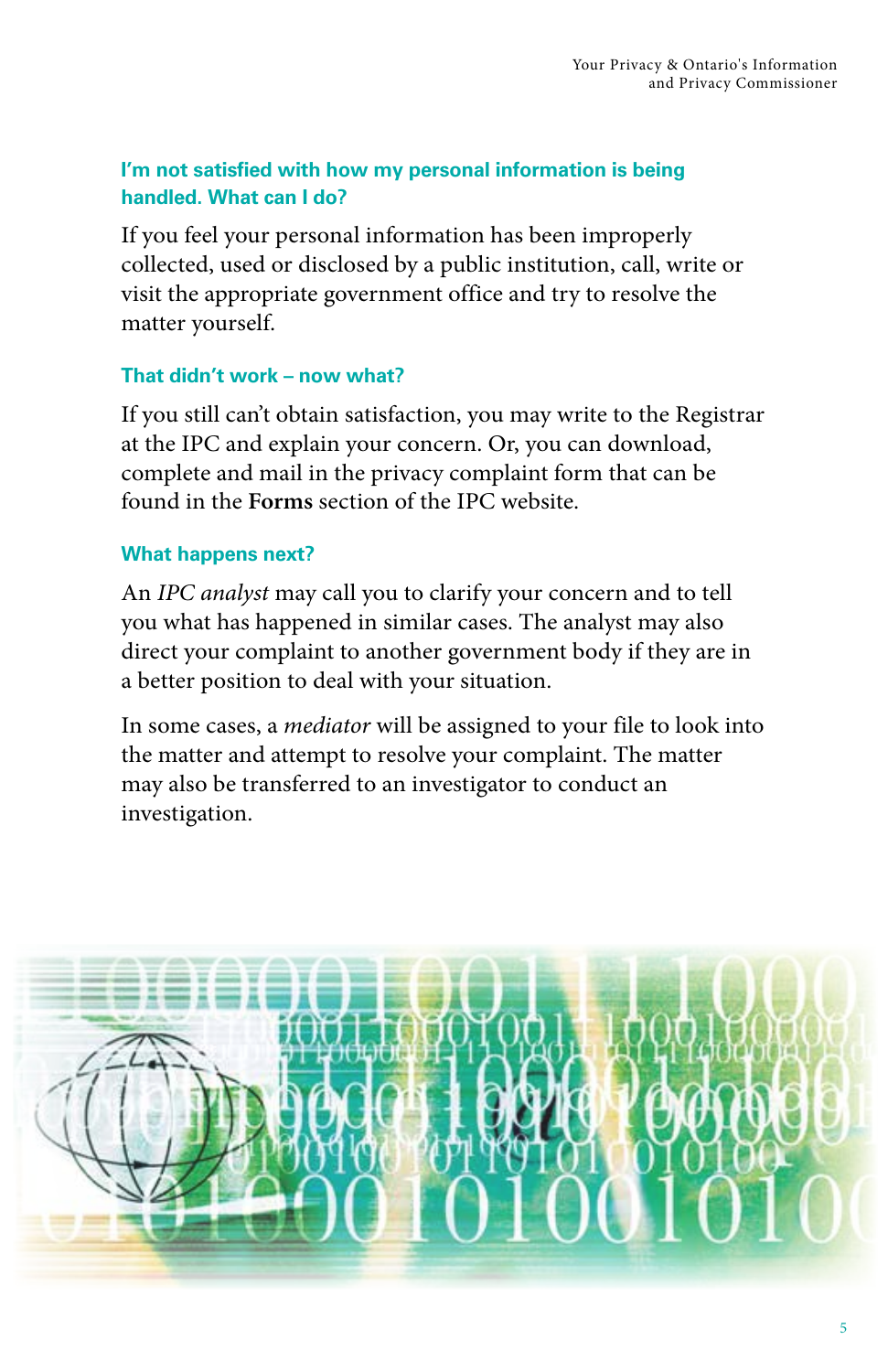#### **What happens to the public institution?**

If your personal information is not being handled properly, the IPC will make recommendations to the public institution to prevent similar occurrences from happening again. An order may be issued if the investigator has found the public institution to be in contravention of privacy legislation.

#### **I have more questions. Who can answer them?**

If you have questions about the handling of your personal information held by public institutions or about Ontario's access and privacy legislation, please contact an IPC Information Officer at info@ipc.on.ca.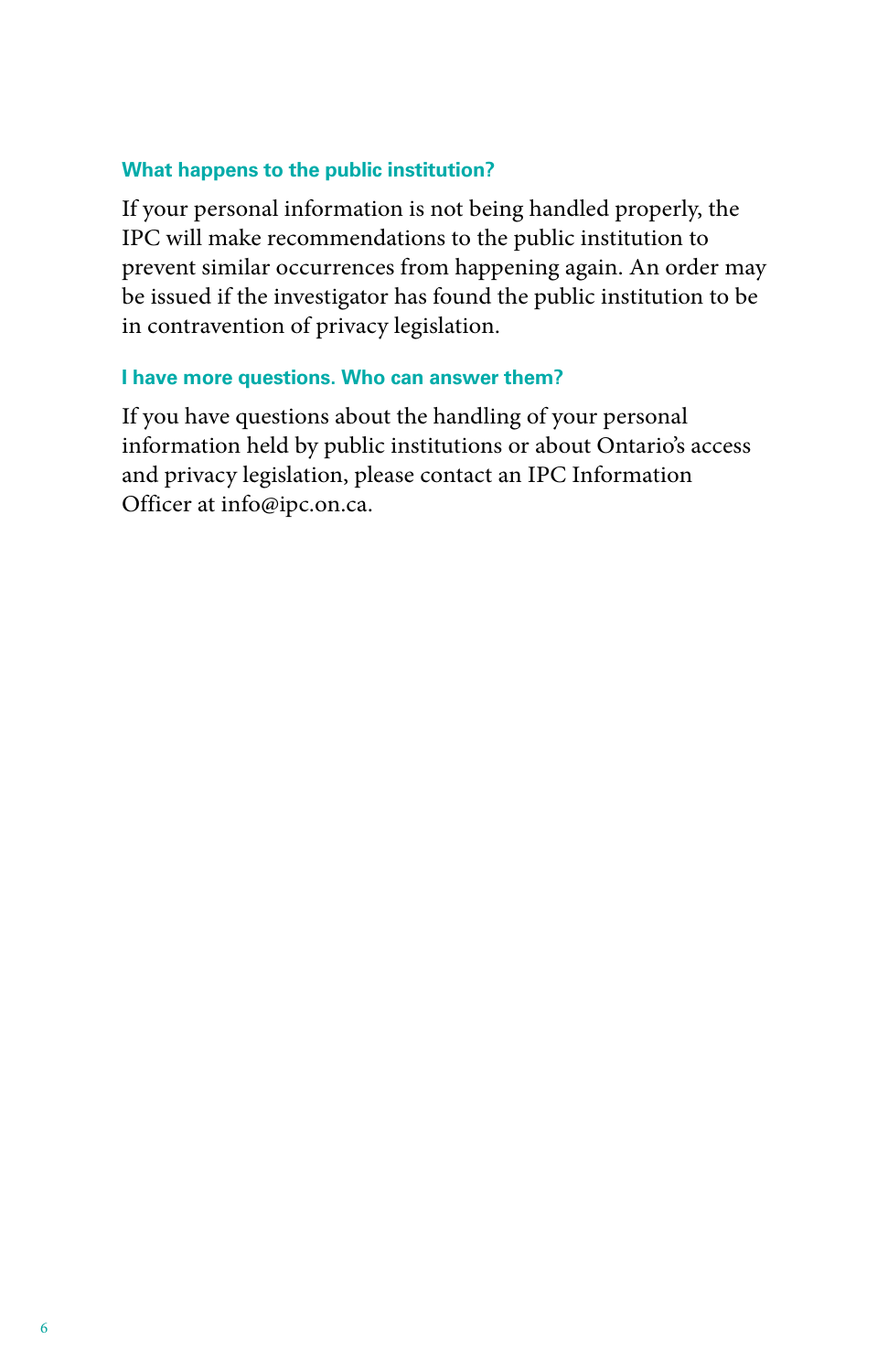